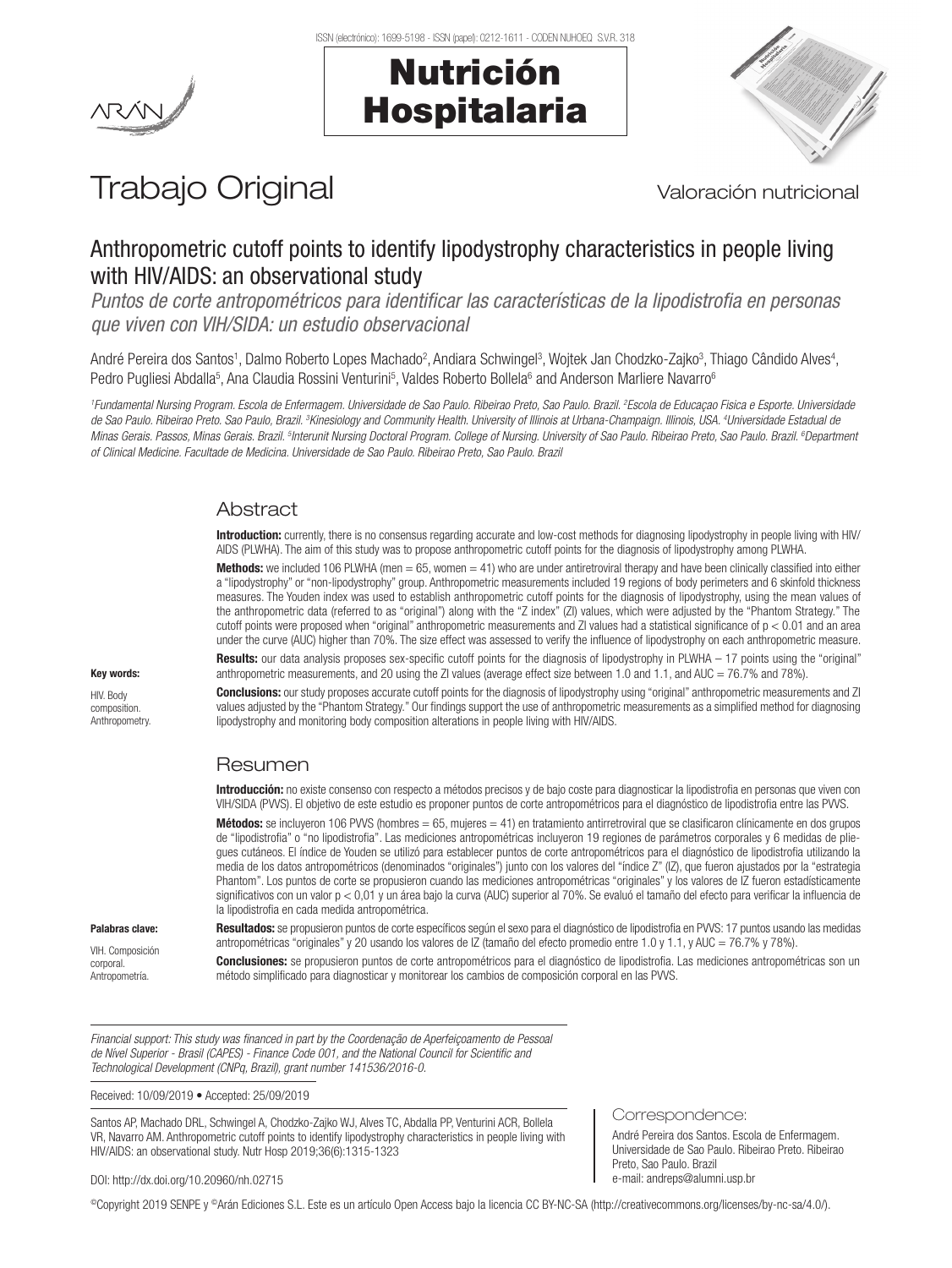## **INTRODUCTION**

The human immunodeficiency virus (HIV) remains one of the most serious global health threats of our time. In the beginning of the 1980s, people living with HIV/AIDS (PLWHA) were given a short life expectancy. However, with the introduction of combined antiretroviral therapy (cART), mortality rates for PLWHA have dramatically decreased (1).

Without question, the introduction of the cART regimen is one of the greatest achievements in public health over the past few decades, and has caused HIV to shift from a death sentence to a chronic infection (2). However, an increase in morbidity and mortality as a result of HIV/AIDS, due to cardiovascular disease, kidney- and liver-related diseases, cognitive decline, and osteoporosis, has been reported (3-5). Additional adverse effects from exposure to cART and HIV infection include metabolic disorders (e.g., dyslipidemia and increases in blood glucose) and morphologic changes (central lipohypertrophy and/or peripheral lipoatrophy). These characteristics are known as the "lipodystrophy syndrome of HIV" (6,7). These changes represent serious problems because lipodystrophy increases the risk of developing cardiovascular diseases, may cause social and psychological distress, and may contribute to discontinuation of HIV treatment (8) among other problems. Thus, earlier identification and adequate treatment for lipodystrophy characteristics may improve the overall health and well-being of PLWHA.

To date there is no methodological consensus for identifying lipodystrophy characteristics. A clinical evaluation is the most widely used method for identifying and diagnosing lipodystrophy characteristics (9). However, this method is subjective and cannot identify body composition changes in the initial stages of lipodystrophy. Also, imaging methods (e.g., magnetic resonance imaging, computed tomography, and dual energy X-ray absorptiometry) have been used to identify and monitor lipodystrophy characteristics (10,11). Although some researchers agree that diagnosing lipodystrophy with imaging methods is accurate, the high operational cost of imaging technologies is an important factor that limits their utilization in clinical settings and in studies with large numbers of participants. This lack of consensus regarding accurate, low-cost methods for identifying lipodystrophy characteristics remains unresolved in the field.

Anthropometric methods such as skinfold thickness and body circumferences are typically used to measure body composition (12,13). These methods are easy to use, present a low operational cost, and have been validated in various populations. However, there is no current literature on the utilization of these methods to identify lipodystrophy characteristics in PLWHA. Thus, our study proposes to fill this gap in the literature by developing a simplified method to identify lipodystrophy characteristics in Brazilians living with HIV/AIDS. In what follows, we propose anthropometric cutoff points for the identification of lipodystrophy characteristics in this population. We believe this information may assist health professionals in accurately identifying lipodystrophy characteristics at a low cost, and thus works towards decreasing the adverse health effects on body composition associated with cART.

#### MATERIAL AND METHODS

#### STUDY POPULATION

In this study we adopted a cross-sectional design and evaluated 106 individuals (mean age  $=$  46.2 years). All of them were diagnosed with HIV/AIDS and were on treatment at the University Hospital of Ribeirao Preto School of Medicine, University of Sao Paulo, Brazil (HC-FMRP-USP/UETDI). The study was conducted from November 2013 to November 2014. During the period of the study, 1,298 people living with HIV/AIDS were receiving treatment at the HC-FMRP-USP/UETDI. To achieve a power range of 0.75 to 0.80 with a significance level of  $p < 0.05$  for detecting differences between people living with HIV/AIDS, with and without lipodystrophy, a sample size of 100 to 112 patients was recommended. Accordingly, we reached out to 125 people living with HIV/AIDS at the HC-FMRP-USP/UETDI, and after their meeting inclusion and exclusion criteria we were able to collect complete data from 106 individuals. The inclusion criteria adopted for this study were: participants diagnosed with HIV/AIDS as adults, aged between 18 and 69 years, under cART treatment, with or without physical characteristics of lipodystrophy. Exclusion criteria included: being treated for opportunistic diseases or cancer, immune inflammatory diseases, wasting syndrome, rare metabolic disorders, use of ergogenic products that could cause body composition alterations, being pregnant or breast feeding, using prostheses, amputated, and engaged in an exercise program during the past 6 months or experiencing rapid weight loss over the past 6 months.

Our study was in agreement with the Helsinki declaration. All participants volunteered for the study, were informed about the scope of the study, and provided their written consent. The study was approved by the Ethics Review Board at University Hospital of Ribeirao Preto School of Medicine, University of Sao Paulo, Brazil, process number: 7082/2011.

#### PROCEDURES

We collected from medical records the following information; age (years), time from HIV diagnosis (years since the diagnosis), and time on cART (years since the beginning of treatment). The self-reported race/ethnicity of the participants in our sample was broadly consistent with those reported nationally by the Brazilian Institute of Geography and Statistics (14).

## DIAGNOSIS OF LIPODYSTROPHY

People living with HIV/AIDS were classified as with or without lipodystrophy based on a clinical evaluation of lipodystrophy. In this method of diagnosis, the presence or absence of visceral fat accumulation in the trunk is not considered (9). Rather, the clinical evaluation is made by achieving a consensus about the loss of subcutaneous fat between the evaluator and the participant. A trained evaluator asked the participant whether she/he had experienced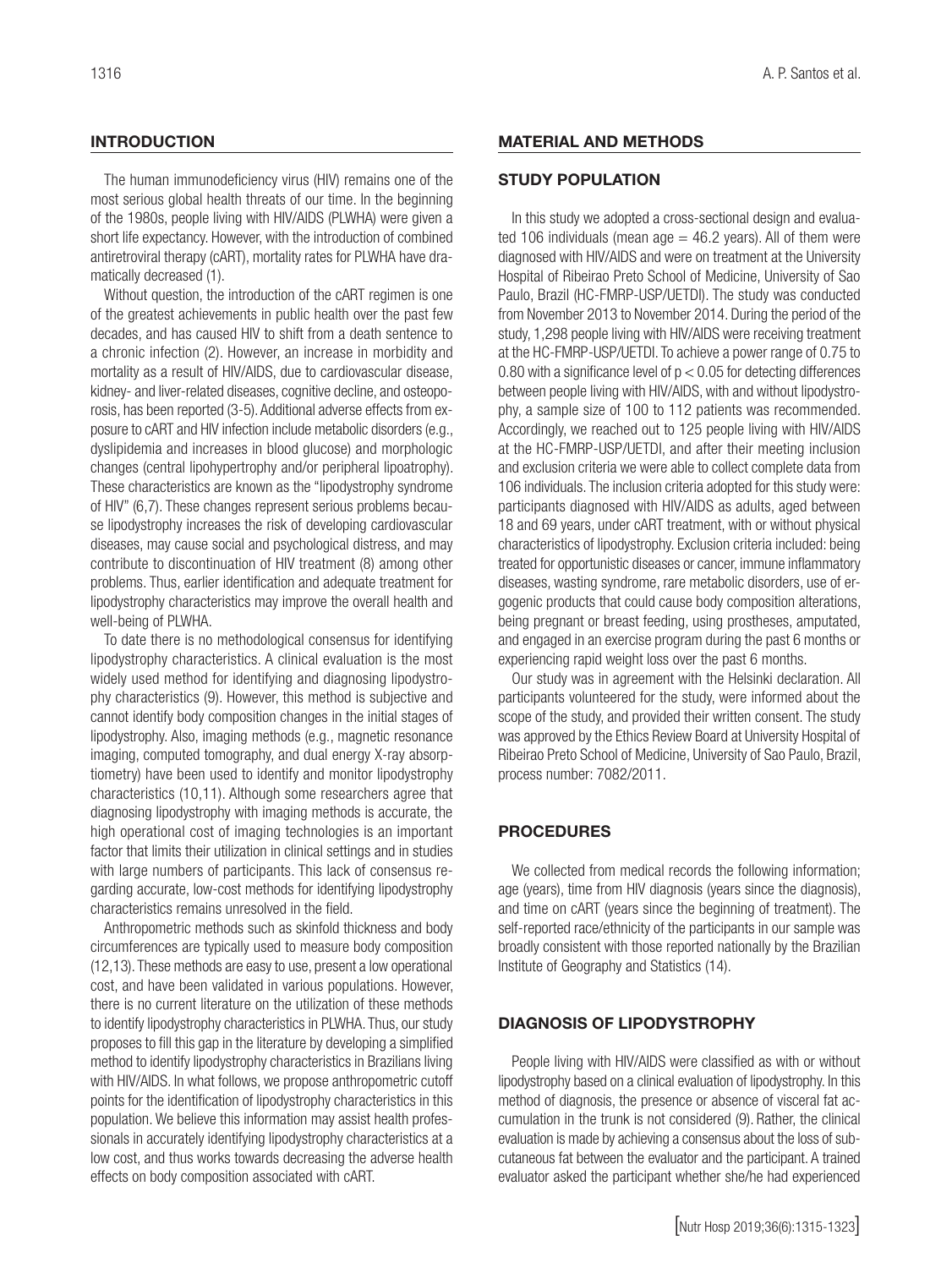a reduction in peripheral subcutaneous fat in areas of the face, buttocks, arms, and legs after receiving a diagnosis of HIV infection and after beginning cART. A lipodystrophy diagnosis was made if the participant stated that she/he had lost fat in at least one of these areas, and if the evaluator, after a visual assessment of the participant, also perceived a reduction of fat in the same areas. However, if the visual assessment of the evaluator did not agree with the report made by the participant, lipodystrophy was not diagnosed (9). This clinical evaluation process is a commonly adopted method in Brazil both in research and clinical practice (10,15-18).

## STUDY GROUPS

In order to propose cutoff points for identifying lipodystrophy characteristics, we studied people living with HIV/AIDS, with and without lipodystrophy. After a clinical evaluation considering only alterations in areas of the face, buttocks, arms, and legs, participants were assigned to either a lipodystrophy (LD) or a non-lipodystrophy (NLD) group. In this study we included 41 women  $(LD = 12$  and  $NLD = 29$ ) and 65 men  $(LD = 29$  and  $NLD = 36)$ .

#### MEASUREMENTS

#### "Original" measurements

In order to establish anthropometric cutoff points for identifying lipodystrophy characteristics we used anthropometric measurements, referred to in this manuscript as "original." Skinfold thickness was measured in six regions: triceps, subscapular, suprailiac, abdomen (horizontal), thigh, and medial calf. The Prime® caliper (Harpenden Scientific model) was used to measure each participant's skinfolds. During the assessment of skinfold thickness, the fold is raised perpendicular to the surface of the body at the measurement site. The long axis of the fold is aligned in agreement with the instructions for each skinfold. The basic principle is that the long axis be parallel to the natural cleavage lines of the skin in the region of the measurement. The fold is kept elevated until the measurement has been completed. More details can be found in Harrison et al. (1988) (19), who present guidelines for carrying out these measures.

Body circumferences were measured at nineteen regions: shoulder (largest diameter), breast (fourth sternocostal joint), waist (smallest diameter), abdomen (umbilical scar), hip (largest diameter), right arm extended, right arm contracted, right forearm, right wrist, left arm extended, left arm contracted, left forearm, left wrist, right thigh (proximal), right medial calf (largest diameter), right ankle (smallest circumference from the ankle, nearest to the malleoli), left thigh (proximal), left medial calf (largest diameter), and left ankle (lower circumference from the ankle, nearest to the malleoli). A 2 m Sanny® brand metal band with a latex device at the end was used, which was replaced every 20 participants evaluated. The guidelines for carrying out the measurements are those described by Callaway et al. (1988) (20).

#### "Phantom Z-score" values adjusted by the Phantom Strategy

In addition to using the "original" anthropometric measurements to establish anthropometric cutoff points for identifying lipodystrophy characteristics, we assessed body composition differences between the groups through body proportionality. The most commonly used method is the "Phantom Strategy," an asexual and arbitrary human reference model for body proportionality with specific anthropometric characteristics for both men and women (21). The main application of the Phantom Strategy is quantifying possible differences expressed in body proportionality indicators between anthropometric measurements as assessed in the participant and in a human reference model for body proportionality.

The first step in application of the Phantom strategy is the adjustment of each anthropometric measurement to the corresponding "Phantom size," and expressing the difference from the Phantom reference value in Z-scores. The adjusted anthropometric measurement, referred to in this manuscript as "Phantom Z-score," indicates a score value of the difference between an anthropometric measurement and its reference model (21).

#### DATA QUALITY CONTROL

Data quality control was carried out in three steps. First, all the anthropometric measures listed above were collected by the same evaluator at three sequential measurements, and the median values were used. In addition, the measures were conducted in 6 patients at a time, and were then re-tested an hour later to confirm accuracy. Finally, the technical error of measurement (TEM) was calculated (22). TEM values were assessed for body circumferences (TEM  $\leq$  0.71 cm) and skinfold thickness (TEM  $\leq$  0.60 mm), ensuring the reliability of the measurements within established limits (22).

## **STATISTICS**

Prior to conducting a data analysis, we checked the database and cleaned for errors of data entry and impossible/inconsistent values. The Shapiro Wilks test was used to examine the normality of the distribution among continuous variables. Data with normally distributed parameters are presented as mean and standard deviation by sex for all variables, with a 95% confidence interval. Data that displayed a skewed distribution are presented as median and interquartile range  $(p25<sup>th</sup>$  to  $p75<sup>th</sup>$ ). For comparison of differences in data between the LD and NLD groups we adopted Student's t-test, and the Mann-Whitney U-test for normal and skewed distributions, respectively. The Cohen's effect size was assessed to compare the lipodystrophy magnitude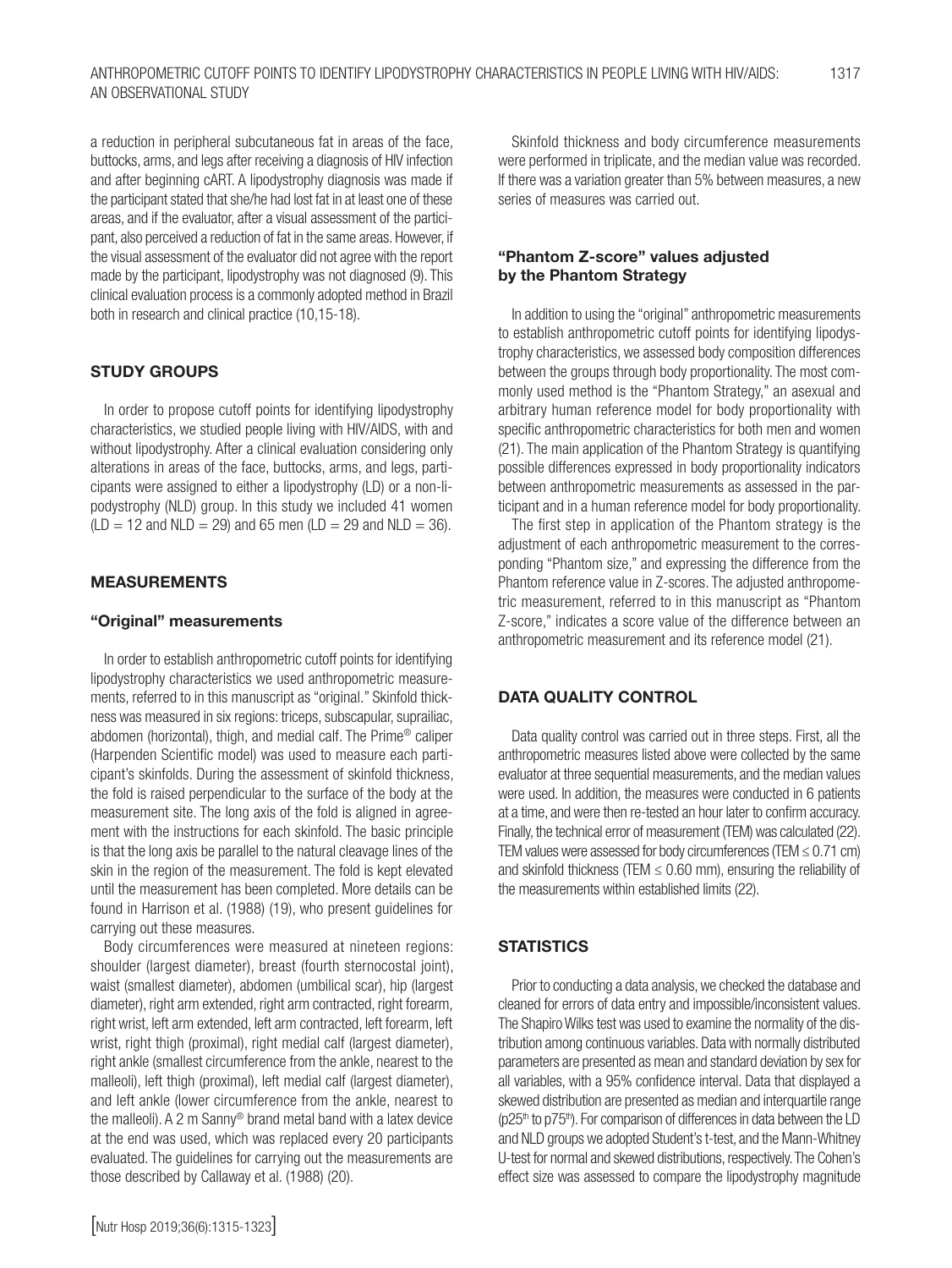for age, time from HIV diagnosis, and time under cART, and for the anthropometric measurements between both groups. The effect size, known as "d," was used to determine the significance level comparing the groups, ranging from small  $(0.20 \le d < 0.50)$ , to moderate  $(0.50 \le d < 0.80)$ , to large  $(d \ge 0.80)$  (23).

After comparing age, time from HIV diagnosis, time under cART, and the anthropometric measurements between the LD and NLD groups, we selected only anthropometric measurements for calculating the cutoff points due to the purpose of our study. We elected for this study only anthropometric measurements for proposing cutoff points, which were considered statistically significant with p-values of < 0.01 and when the area under the curve (AUC) was greater than 70% following the Receiver Operator Characteristic (ROC) curve analysis. The accuracy requirement adopted in this study is due to the large number of anthropometric measurements assessed, and our goal of identifying any differences between the LD and NLD groups with a high level of accuracy. In addition, cutoff points were established for these anthropometric measurements by using the Youden index (24). The Youden index is a function that includes the sum of the highest values for sensitivity and specificity minus one. The Youden index ranges from 0 (zero) to 1 (one). Values close to 1 indicate a relatively large efficacy, and values close to 0 limited efficacy (24). The software used for data analysis was the SPSS 23.0 package.

#### RESULTS

Our sample was composed of white Brazilians ( $n = 67, 63.2\%$ ),  $\textit{pardo}$  (brown) Brazilians (n = 20, 18.9%), black Brazilians (n = 10, 9.4%), and Asian Brazilians ( $n = 9$ , 8.5%). Table I lists a descriptive analysis by sex, age, time from diagnosis with HIV, and time of exposure to cART. These are important variables to consider because of the accelerated aging process associated with cART and its effects on body composition in people living with HIV/AIDS.

Table I shows a comparison between people clinically diagnosed with and without lipodystrophy (LD *vs*. NLD groups, respectively). The results show that age was not significantly different between LD and NLD for both men and women, with the majority of participants being in their 40s. Among men, the results showed a significant association of lipodystrophy with time from HIV diagnosis and use of cART. In comparison to those without lipodystrophy, men with lipodystrophy showed ( $p < 0.001$ ) an average of six more years for their time from diagnosis with HIV  $(LD = 12.5 \text{ vs. } NLD = 6.6 \text{ years})$  and use of cART  $(LD = 11 \text{ vs. } NLD = 6.6 \text{ years})$  $NLD = 5$  years). Even though there was no significant statistical difference between the LD and NLD groups among women, a similar trend between time from HIV diagnosis (LD = 11.3 *vs.*  $NLD = 7.6$  years) and use of cART ( $LD = 9.2$  *vs.*  $NLD = 5.5$  years) was observed ( $p = 0.223$  and  $p = 0.115$ , respectively).

Tables II and III show anthropometric differences by sex for those with and without lipodystrophy, with results reported only for variables with p < 0.01 and AUC higher than 70%. Between-group analyses indicate that our proposed cutoff points tend to have greater sensitivity than specificity. This reflects a higher probability of identifying lipodystrophy characteristics using the proposed cutoff points when PLWHA have these anthropometric characteristics. In addition, the effect size for all anthropometric variables was either moderate or large ( $d \ge 0.7$ ). This leads us to believe that PLWHA will be accurately identified for lipodystrophy charac-

|                                           |                               |                                |                                     | ັ          |       |  |
|-------------------------------------------|-------------------------------|--------------------------------|-------------------------------------|------------|-------|--|
| <b>Variables</b>                          | <b>Men</b><br>$LD (n = 29)$   | $NLD (n = 36)$                 | <b>Differences</b><br>test (t or U) | p-value    | $d^a$ |  |
| Age (years) b                             | $47.6 \pm 7.2$ (45.1 to 50.1) | $45.2 \pm 9.9$ (41.8 to 48.4)  | $-1.1$                              | 0.274      | 0.3   |  |
| Diagnosis of<br>HIV (months) <sup>c</sup> | 151.3 (131.6 to 183.2)        | 79.5 (67.7 to 107.2)           | $-3.5$                              | $< 0.001*$ | 1.0   |  |
| Exposure to<br>cART (months) <sup>c</sup> | 132.6 (110.0 to 153.3)        | 60.2 (46.2 to 77.8)            | $-4.3$                              | $< 0.001*$ | 1.4   |  |
|                                           | <b>Women</b>                  |                                | <b>Differences</b>                  |            |       |  |
| <b>Variables</b>                          | $LD (n = 12)$                 | $NLD (n = 29)$                 | test                                | p-value    | $d^a$ |  |
| Age (years) b                             | $49.5 \pm 7.4$ (44.9 to 54.1) | $45.0 \pm 12.1$ (40.4 to 49.5) | $-1.2$                              | 0.233      | 0.5   |  |
| Diagnosis of<br>HIV (months) $\circ$      | 135.9 (92.0 to 184.0)         | 90.9 (62.7 to 125.4)           | $-1.2$                              | 0.223      | 0.5   |  |
| Exposure to<br>cART (months) <sup>c</sup> | 110.1 (74.5 to 153.5)         | 65.7 (45.8 to 88.1)            | $-1.6$                              | 0.115      | 0.7   |  |

Table I. Descriptive analysis and differences test for the variables age, time of exposure to HIV and cART, by sex, and lipodystrophy diagnosis in 106 people living with HIV/AIDS

*a Results of Cohen effect size test; b Values expressed as mean ± standard deviation, confidence interval of 95%, and results of differences test by using Student's*  t-test; <sup>c</sup>Values expressed as median and interquartile range (p25th to p75th), and results of differences test by using Mann Whitney U-test. \*p < 0.01 considered *significant based on Mann Whitney U-test.*

*HIV: Human Immunodeficiency Virus; cART: Combined AntiRetroviral Therapy; AIDS: Acquired ImmunoDeficiency Syndrome; LD: LipoDystrophy group; NLD: Non-LipoDystrophy group.*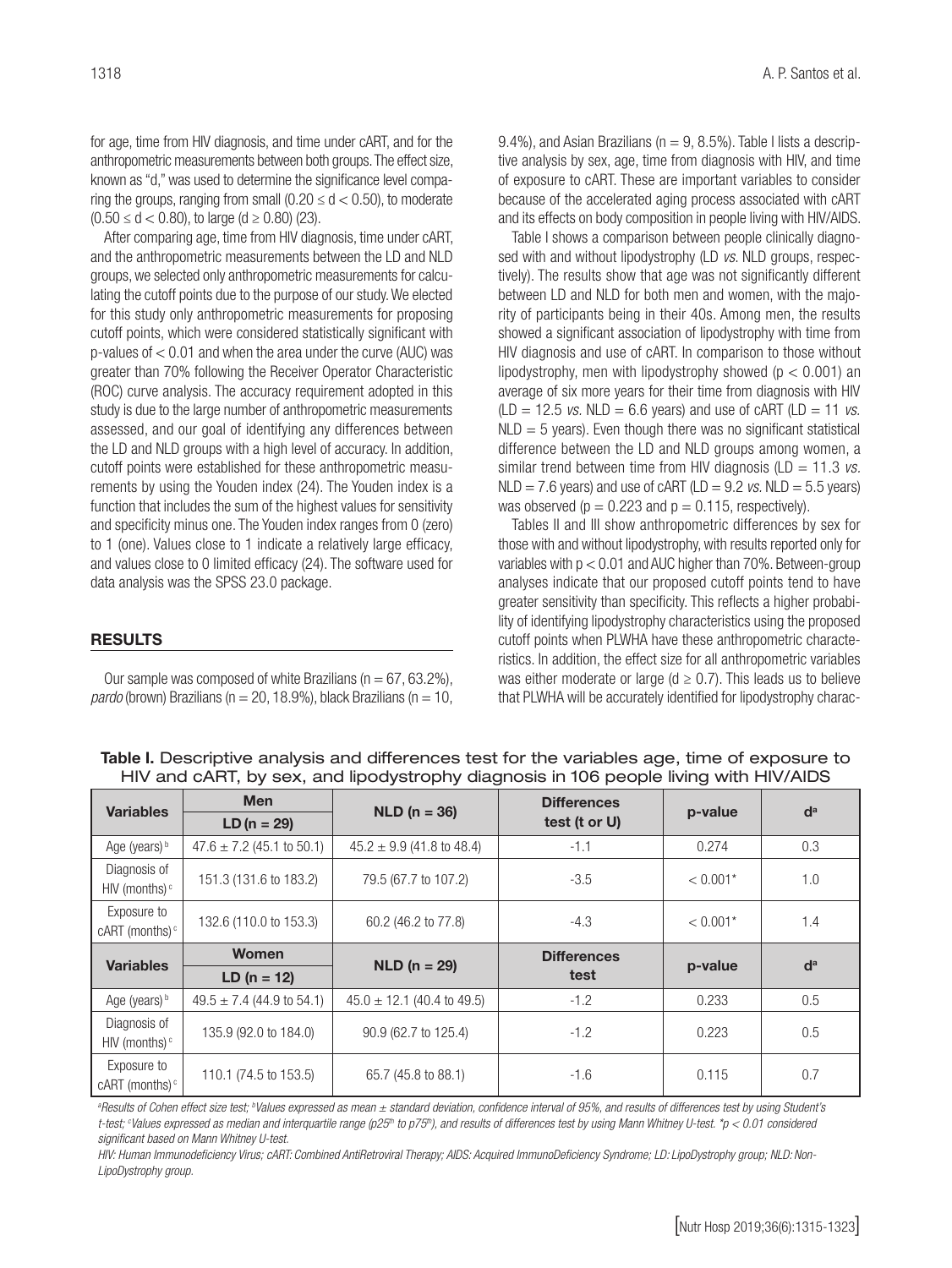teristics when their anthropometric measurements are lower than the cutoff points proposed. The further down the anthropometric values go in comparison to the cutoff points, the greater the probability of lipodystrophy. Table II shows a data analysis based on the "original" anthropometric measurements, which includes our proposed cutoff points for identifying lipodystrophy characteristics. Out of the 6 skinfold thickness regions and 19 body circumferences measured, we found significant accuracy (AUC  $>$  70%;  $p < 0.01$ ) in 3 skinfold thickness measurements for both sexes, and in 7 body circumferences for men and 4 for women.

In men, the optimum (high sensitivity and high specificity) cutoff points for identifying lipodystrophy characteristics were found when skinfold thickness measurements were  $\leq$  16.3 mm in the suprailiac,  $\leq$  21.4 mm in horizontal abdomen, and  $\leq$  9.2 mm in the thigh; and when body circumferences were  $\leq$  94.7 cm in the hip,  $\leq$  29.4 cm in the right arm extended,  $\leq$  16.6 cm in the right wrist,  $\leq$  29.2 cm in the left arm extended,  $\leq$  30.4 cm in the left arm contracted,  $\leq 16.1$  cm in left wrist, and  $\leq 50.2$  cm in the left thigh. In women, the optimum cutoff points for identifying lipodystrophy characteristics were reached when skinfold thickness measurements were  $\leq 17.5$  mm in the triceps,  $\leq 22.5$  mm in the thigh, and  $\leq 8.6$  mm in the medial calf; and when body circumferences were  $\leq 53.6$  cm in the right thigh,  $\leq 34.1$  cm in the right medial calf,  $\leq$  56.4 cm in the left thigh, and  $\leq$  32.4 cm in the left medial calf.

Table III shows the data analysis and cutoff points based on anthropometric measurements adjusted by Phantom Z-score values. We found significant accuracy (AUC  $>$  70%; p  $<$  0.01) in 4 skinfold thickness measurements for men and 3 for women, and in 8 body circumferences for men and 5 for women. Table III lists these cutoff point values. In comparison to our proposed cutoff points for lipodystrophy characteristics based on the "original" anthropometric measurements, the adjusted model has an additional body circumference item (Phantom Z-score for the right arm contracted for men, and Phantom Z-score for the right ankle for women), and an additional skinfold thickness score for men (Phantom Z-score for the triceps).

Our analysis found a similar effect size ( $d = 1.0$  and  $d = 1.1$ ) and accuracy (AUC% =  $76.7%$  and AUC% =  $78%$ ) when using the "original" anthropometric measurements and the Phantom Z-score measurements, respectively. These results indicate that both methods have accurate cutoff points to identify lipodystrophy characteristics in people living with HIV/AIDS.

#### **DISCUSSION**

Simplified methods for identifying lipodystrophy characteristics in people living with HIV/AIDS will positively impact public health. With an accessible method, the adverse health effects of infection with HIV and its treatment (cART) can be monitored and treated outside the hospital setting. It will expand the care of people living with HIV/AIDS by multidisciplinary health professionals who work to decrease the comorbidities associated with lipodystrophy. In this manuscript we propose anthropometric cutoff points for identifying lipodystrophy characteristics. So far, to the best of our knowledge, the present study is the first to propose anthropometric cutoff points for identifying and monitoring lipodystrophy characteristics in people living with HIV/AIDS. Our study advances the field by proposing a simplified method that uses anthropometric measurements and that is enhanced by the "Phantom Strategy" of body proportionality.

The length of exposure to cART is an important variable to consider when studying the body composition of people living with HIV/ AIDS. Some researchers have published on accelerated lipodystrophy when patients are exposed longer to cART (25,26). Tetteh et al. (2016) (25) followed people living with HIV/AIDS for one year and reported significant changes in metabolic and nutrition disorders, as well as in body composition, due to cART. In our study we confirmed a positive association of exposure to cART and a diagnosis of HIV with the development of lipodystrophy. When compared to men without lipodystrophy, men with lipodystrophy showed an average of six more years since the time of diagnosis of their HIV and their use of cART. Chitu-tisu et al. (2017) (26) compared people living with HIV/AIDS with those without HIV, and concluded that after an average of 5 years since diagnosis and using cART, people living with HIV/AIDS started showing significantly accelerated lipodystrophy. Alves et al. (2016) (27) documented the influence of time of exposure to cART on the diagnosis of HIV in women (27). However, our study could not confirm this association among women. Further research is needed to clarify this association in women. It seems that lipodystrophy affects women more than men based on the higher overall effect size observed in our study.

Our findings indicate that our proposed anthropometric cutoff points are accurate for the identification of lipodystrophy characteristics in people living with HIV/AIDS. Our findings support the use of cutoff points that include 17 and 20 anthropometric measurements for "original anthropometric measurements" and "Phantom Z-score" values, respectively. The cutoff points proposed are especially important during the clinical evaluation of lipodystrophy when the patient and the evaluator are not in agreement, and when the evaluator has doubts about lipodystrophy severity. In the early stages of lipodystrophy cutoff points can serve as valuable tools to help health professionals confirm lipodystrophy characteristics among people living with HIV/AIDS. In addition, cutoff points can also be used to monitor body composition changes by comparing results in subsequent evaluations. Thus, an earlier identification and adequate treatment for lipodystrophy characteristics can prevent or delay the development of cardiovascular diseases, thereby leading to better overall health and well-being for people living with HIV/AIDS (28,29).

Whether to use cutoff points from the "original" measurements or from the Phantom Z-score values remains an open question. However, in practical terms, using the cutoff points based on the "original" measurements is the most simplified way and would require the least amount of time and effort.

Our study had some limitations worth noting. We acknowledge that there are other factors that may influence body composition that were not addressed in this study, including nutritional patterns, socio-economic status, heredity, and previous opportunistic diseases.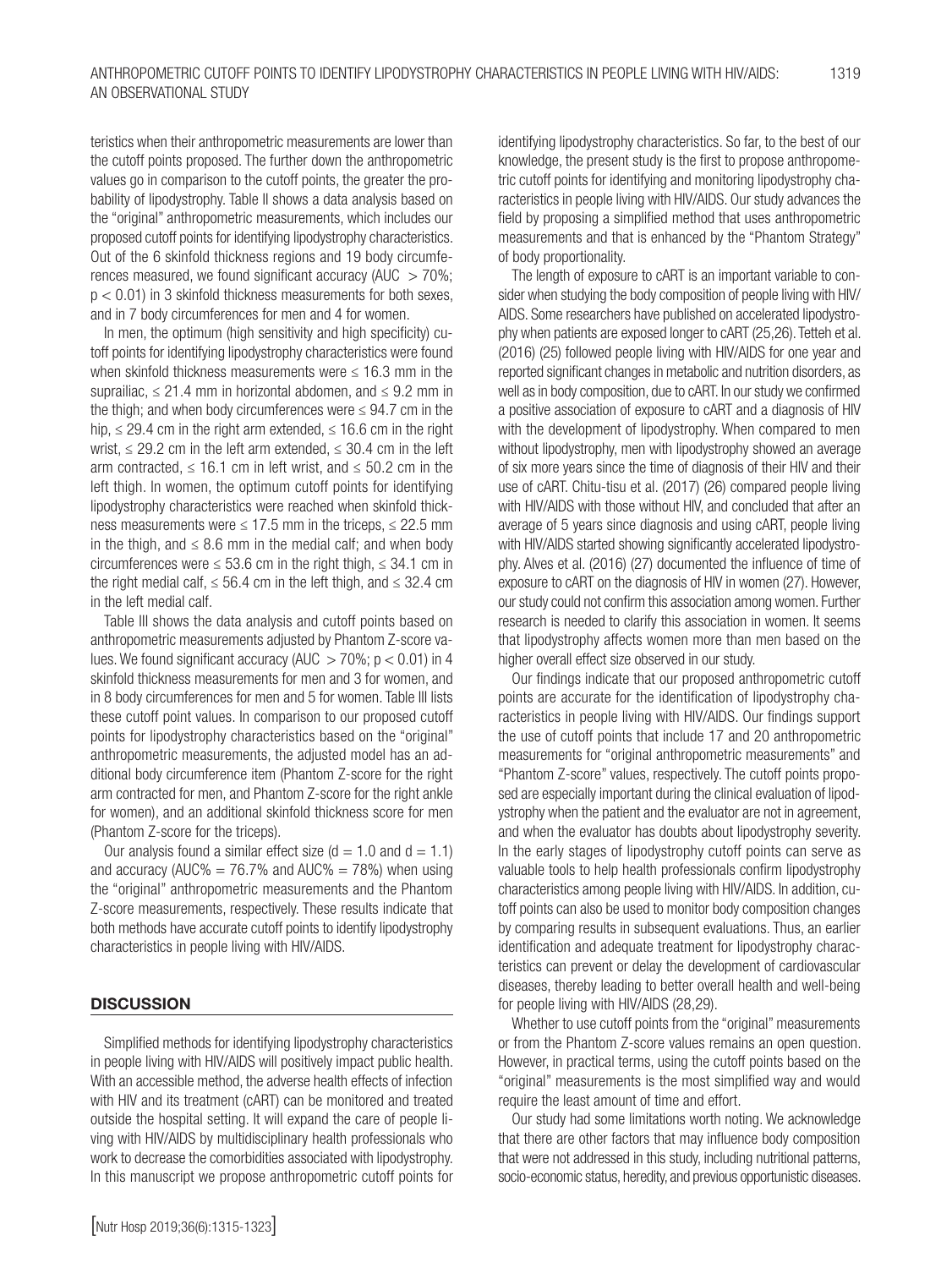|                                 |                                                                                                                                                                                                                                                                                                                                                                                                                                                                                                                                                                                                                                   |                                                                                                                                                            | Men                                 |                |                    |                          |                 |                 |                                |
|---------------------------------|-----------------------------------------------------------------------------------------------------------------------------------------------------------------------------------------------------------------------------------------------------------------------------------------------------------------------------------------------------------------------------------------------------------------------------------------------------------------------------------------------------------------------------------------------------------------------------------------------------------------------------------|------------------------------------------------------------------------------------------------------------------------------------------------------------|-------------------------------------|----------------|--------------------|--------------------------|-----------------|-----------------|--------------------------------|
| Measurements                    | $LD(n = 29)$                                                                                                                                                                                                                                                                                                                                                                                                                                                                                                                                                                                                                      | $NLD(n = 36)$                                                                                                                                              | <b>Differences</b><br>test (t or U) | p-value        | $\frac{a}{\sigma}$ | <b>AUC%</b> <sup>c</sup> | 95% Cld         | Cutoff<br>point | Specificity %<br>Sensibility / |
|                                 |                                                                                                                                                                                                                                                                                                                                                                                                                                                                                                                                                                                                                                   | <b>Body</b>                                                                                                                                                | circumferences (cm)                 |                |                    |                          |                 |                 |                                |
| Hip <sup>e</sup>                | $88.5 \pm 6.4 (86.4 \text{ to } 91.1)$                                                                                                                                                                                                                                                                                                                                                                                                                                                                                                                                                                                            | 7.7 (91.9 to 96.9)<br>$+$<br>$\circ$<br>93.                                                                                                                | $\overline{3}$ .                    | $0.003*$       | $0.\overline{8}$   | 71.4                     | 58.1 to 83.3    | 94.7            | 86.2/52.8                      |
| Right arm extended <sup>e</sup> | $\pm 2.8$ (26.8 to 28.9)<br>27.8                                                                                                                                                                                                                                                                                                                                                                                                                                                                                                                                                                                                  | $2.9(29.2 \text{ to } 31.0)$<br>$+1$<br>29.                                                                                                                | 2.9                                 | $0.006*$       | 0.7                | 72.5                     | 59.7 to 85.2    | 29.4            | 79.3/66.7                      |
| Right wrist <sup>e</sup>        | $\pm 0.9$ (15.8 to 16.5)<br>16.2                                                                                                                                                                                                                                                                                                                                                                                                                                                                                                                                                                                                  | $0.9(16.7 \text{ to } 17.3)$<br>$\ddot{+}$<br>ာ.<br>$\frac{6}{1}$                                                                                          | 2.9                                 | $0.005*$       | 0.7                | 71.8                     | 58.6 to 84.2    | 16.6            | 75.9/69.4                      |
| eft arm extended <sup>e</sup>   | $27.3 \pm 2.7$ (25.6 to 28.1)                                                                                                                                                                                                                                                                                                                                                                                                                                                                                                                                                                                                     | $2.9(28.9 \text{ to } 30.8)$<br>$\frac{+1}{\infty}$<br>29.                                                                                                 | 3.6                                 | $0.001*$       | 0.9                | 75.6                     | 63.2 to 88.5    | 29.2            | 82.8 / 66.7                    |
| eft arm contracted <sup>®</sup> | $\pm 2.5(27.2$ to 29.1)<br>28.2                                                                                                                                                                                                                                                                                                                                                                                                                                                                                                                                                                                                   | 2.8 (29.7 to 31.6)<br>$+1$<br>$\sum_{i=1}^{n}$<br>$\overline{5}$                                                                                           | 3.7                                 | $< 0.001*$     | 0.9                | 74.4                     | 62.2 to 86.7    | 30.4            | 82.8/61.4                      |
| -eft wrist <sup>e</sup>         | $15.9 \pm 1.0$ (15.6 to 16.3)                                                                                                                                                                                                                                                                                                                                                                                                                                                                                                                                                                                                     | $.8 \pm 0.9$ (16.6 to 18.1)<br>$\frac{6}{1}$                                                                                                               | 3.4                                 | $0.001*$       | $0.\overline{8}$   | 72.1                     | 60.3 to 85.7    | 16.1            | 65.5/75.2                      |
| Left thigh <sup>e</sup>         | 5.4 (46.0 to 50.1)<br>$+$<br>48.9                                                                                                                                                                                                                                                                                                                                                                                                                                                                                                                                                                                                 | to 53.8)<br>5.4 (47.0<br>$+$<br>œ<br>S.                                                                                                                    | 3.4                                 | $0.001*$       | 0.9                | 72.9                     | to 84.5<br>60.1 | 50.2            | 65.5 / 66.7                    |
|                                 |                                                                                                                                                                                                                                                                                                                                                                                                                                                                                                                                                                                                                                   |                                                                                                                                                            | Skinfold thickness (mm)             |                |                    |                          |                 |                 |                                |
| Suprailiac <sup>e</sup>         | $11.5 \pm 5.9$ (9.8 to 13.9)                                                                                                                                                                                                                                                                                                                                                                                                                                                                                                                                                                                                      | 9.2(15.9 to 22.0)<br>$+$<br>LO<br>$\frac{\infty}{\infty}$                                                                                                  | 3.5                                 | $0.001*$       | 0.9                | 72.6                     | 60.2 to 84.5    | 16.3            | 79.3 / 52.8                    |
| Abdomen horizontal <sup>e</sup> | $15.4 \pm 8.2$ (12.7 to 18.6)                                                                                                                                                                                                                                                                                                                                                                                                                                                                                                                                                                                                     | $8 \pm 8.0$ (19.2 to 24.5)<br>$\overline{c}$                                                                                                               | 3.2                                 | $0.002*$       | $0.\overline{8}$   | 71.7                     | 58.3 to 83.8    | 21.4            | 75.9/55.6                      |
| Thight                          | 8.3 (6.5 to 10.4)                                                                                                                                                                                                                                                                                                                                                                                                                                                                                                                                                                                                                 | 17.7<br>14.5(11.8 to                                                                                                                                       | $-3.0$                              | $0.003\dagger$ | 0.8                | 72.9                     | 59.6 to 84.4    | 9.2             | 69.0/63.9                      |
|                                 |                                                                                                                                                                                                                                                                                                                                                                                                                                                                                                                                                                                                                                   |                                                                                                                                                            | Women                               |                |                    |                          |                 |                 |                                |
| Measurements                    | $LD(n = 12)$                                                                                                                                                                                                                                                                                                                                                                                                                                                                                                                                                                                                                      | $NLD (n = 29)$                                                                                                                                             | <b>Differences</b><br>test (t)      | p-value        | $\frac{a}{\sigma}$ | <b>AUC%</b> <sup>c</sup> | 95% Cld         | Cutoff<br>point | Specificity %<br>Sensibility / |
|                                 |                                                                                                                                                                                                                                                                                                                                                                                                                                                                                                                                                                                                                                   | Body                                                                                                                                                       | circumferences (cm)                 |                |                    |                          |                 |                 |                                |
| Right thigh <sup>e</sup>        | $49.5 \pm 6.1$ (45.8 to 52.9)                                                                                                                                                                                                                                                                                                                                                                                                                                                                                                                                                                                                     | $58.1 \pm 7.1$ (55.5 to 60.8)                                                                                                                              | 3.7                                 | $0.001*$       | $\frac{3}{1}$      | 84.6                     | 71.2 to 96.7    | 53.6            | 83.3/78.6                      |
| Right medial calfe              | $\pm$ 3.4 (29.4 to 33.4)<br>31.5                                                                                                                                                                                                                                                                                                                                                                                                                                                                                                                                                                                                  | 3.6 (34.2 to 36.8)<br>$+$<br>35.                                                                                                                           | 3.4                                 | $0.002*$       | 1.2                | 80.0                     | 66.6 to 95.2    | 34.1            | 83.3/72.4                      |
| -eft thigh <sup>e</sup>         | $\pm 6.5$ (38.8 to 52.5)<br>49.3                                                                                                                                                                                                                                                                                                                                                                                                                                                                                                                                                                                                  | $.5 \pm 6.9$ (55.1 to 60.1)<br>75                                                                                                                          | 3.5                                 | $0.001*$       | $\frac{2}{1}$      | 82.5                     | 69.9 to 96.3    | 56.4            | 91.7 / 51.7                    |
| Left medial calf <sup>e</sup>   | $3.4(29.7 \text{ to } 33.5)$<br>$+1$<br>31.7                                                                                                                                                                                                                                                                                                                                                                                                                                                                                                                                                                                      | 3.6(34.0 to 36.7)<br>$rac{+}{4}$<br>35.                                                                                                                    | $\overline{3}$                      | $0.004*$       | Ξ                  | 77.3                     | 61.8 to 93.6    | 32.4            | 66.7/86.2                      |
|                                 |                                                                                                                                                                                                                                                                                                                                                                                                                                                                                                                                                                                                                                   |                                                                                                                                                            | Skinfold thickness (mm)             |                |                    |                          |                 |                 |                                |
| Triceps <sup>e</sup>            | $12.4 \pm 5.6$ (9.3 to 15.7)                                                                                                                                                                                                                                                                                                                                                                                                                                                                                                                                                                                                      | $19.9 \pm 7.9$ (16.6 to 22.6)                                                                                                                              | 2.9                                 | $0.005*$       | H                  | 79.1                     | 65.0 to 93.4    | 17.5            | 91.7/58.6                      |
| Thigh <sup>e</sup>              | $\pm$ 9.9 (10.7 to 21.7)<br>15.9                                                                                                                                                                                                                                                                                                                                                                                                                                                                                                                                                                                                  | $9.3(24.5 \text{ to } 31.4)$<br>$28.1 \pm 9$                                                                                                               | 3.7                                 | $0.001*$       | $\frac{3}{1}$      | 83.3                     | 69.4 to 96.1    | 22.5            | 75.0/78.6                      |
| Medial calfe                    | $6.7 \pm 5.6$ (3.9 to 9.9)                                                                                                                                                                                                                                                                                                                                                                                                                                                                                                                                                                                                        | $.8 \pm 6.3$ (14.4 to 19.0)<br>$\frac{6}{1}$                                                                                                               | 4.8                                 | $< 0.001*$     | $\overline{1.7}$   | 88.8                     | 76.2 to 100.0   | 8.6             | 75.0/89.7                      |
|                                 | Results only for variables with p < 0.01 and area under the curve (AUC) higher than 70%. Results of Cohen effect size test; Area under the curve in percentage value; "Confidence interval of 95% from the area under the curv<br>elalues expressed as mean ± standard deviation, 95% confidence intendonce into not of differences test by using Student's t-test; 'Values expressed as median and interquartile range (p25®; to p75®), and results of differen<br>test by using Mann Whitney U-test; *p < 0.01 considered significant based on Student's t-test; †p < 0.01 considered significant based on Mann Whitney U-test. | Abbevätions: HIV: Human Immunodeficiency Virus: ADS: Accuired ImmunoDeficiency Syndroms: LD: LivoDystrood NUD: NuD: NuD: Om: centineters: mm: millimeters: |                                     |                |                    |                          |                 |                 |                                |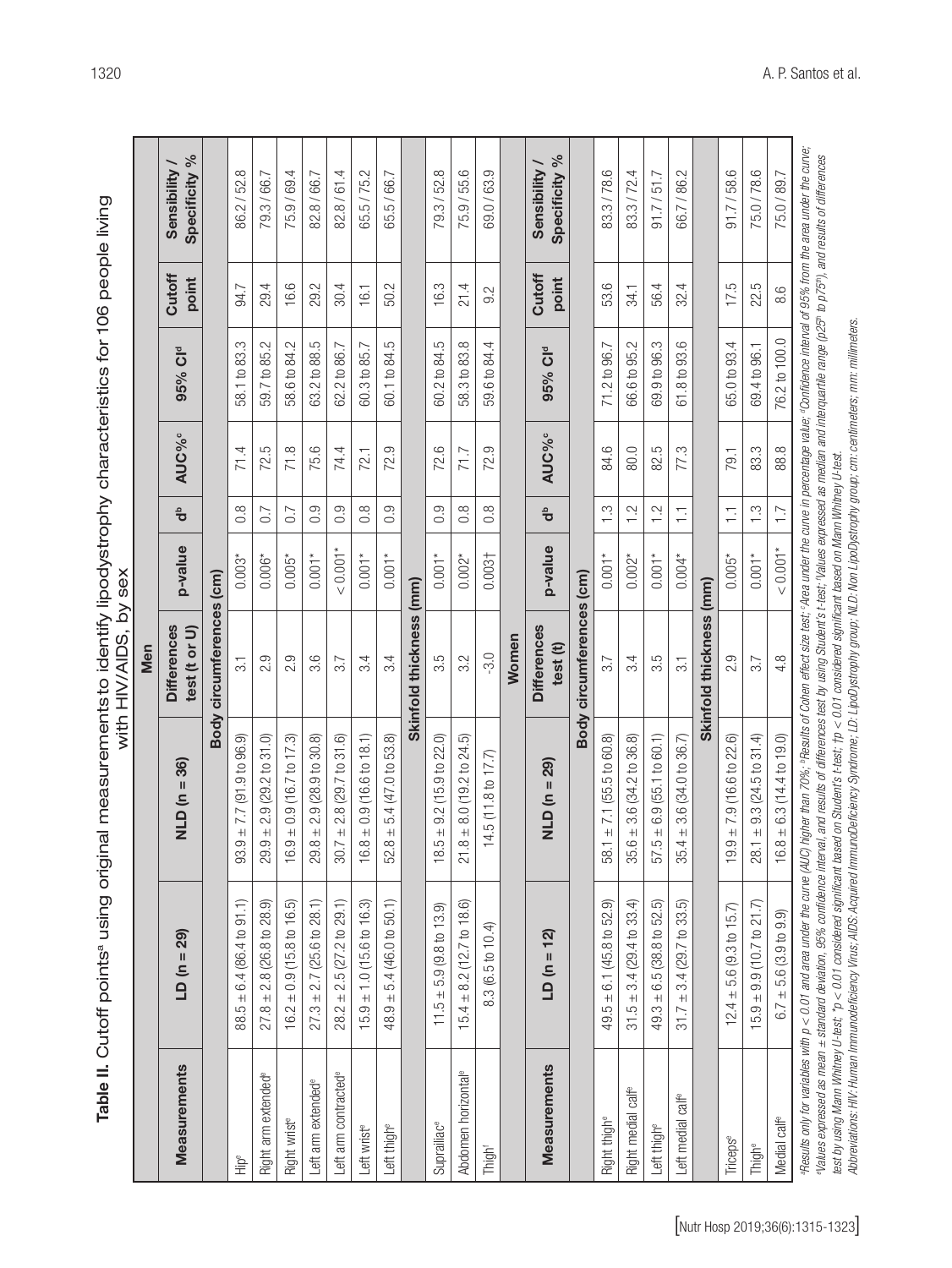| <b>Men</b>                                            |                               |        |            |                |                   |                     |                        |                                                      |
|-------------------------------------------------------|-------------------------------|--------|------------|----------------|-------------------|---------------------|------------------------|------------------------------------------------------|
| <b>Measurements</b>                                   | $NLD (n = 36)$                | t-test | p-value    | d <sub>b</sub> | AUC% <sup>c</sup> | 95% Cld             | <b>Cutoff</b><br>point | Sensitivity /<br><b>Specificity</b><br>$\frac{0}{0}$ |
| <b>Body circumferences (cm)</b>                       |                               |        |            |                |                   |                     |                        |                                                      |
| Phantom Z-score, hip <sup>e</sup>                     | $-0.1 \pm 1.2$ (-0.5 to 0.3)  | 3.9    | $< 0.001*$ | 1.0            | 76.3              | 65.1 to 88.6        | $-0.4$                 | 86.2 / 66.7                                          |
| Phantom Z-score, right arm<br>extended <sup>e</sup>   | $1.3 \pm 1.2$ (0.9 to 1.7)    | 3.2    | $0.002*$   | 0.8            | 73.4              | 61.9 to 86.2        | 1.2                    | 86.2 / 61.1                                          |
| Phantom Z-score, right arm<br>contracted <sup>e</sup> | $0.7 \pm 1.2$ (0.2 to 1.1)    | 2.9    | $0.006*$   | 0.7            | 72.4              | 60.6 to 85.7        | 0.4                    | 82.8 / 69.4                                          |
| Phantom Z-score, right wrist <sup>e</sup>             | $0.9 \pm 1.5$ (0.4 to 1.3)    | 3.1    | $0.003*$   | 0.8            | 70.9              | 58.5 to 83.4        | 0.9                    | 79.3 / 52.9                                          |
| Phantom Z-score, left arm extended <sup>e</sup>       | $1.3 \pm 1.2$ (0.9 to 1.7)    | 4.1    | $< 0.001*$ | 1.0            | 78.7              | 67.5 to 89.3        | 0.9                    | 82.8 / 66.7                                          |
| Phantom Z-score, left arm<br>contracted <sup>e</sup>  | $0.6 \pm 1.2$ (0.2 to 0.9)    | 4.1    | $< 0.001*$ | 1.1            | 77.1              | 66.5 to 89.3        | 0.2                    | 79.3 / 69.4                                          |
| Phantom Z-score, left wrist <sup>e</sup>              | $0.6 \pm 1.4$ (0.3 to 2.3)    | 3.7    | $< 0.001*$ | 0.9            | 74.5              | 62.8 to 86.3        | 0.2                    | 79.3 / 63.9                                          |
| Phantom Z-score, right thigh <sup>e</sup>             | $-0.6 \pm 1.1$ (-0.9 to -0.2) | 3.8    | $< 0.001*$ | 1.0            | 75.2              | 63.4 to 87.8        | $-1.1$                 | 69.0 / 75.0                                          |
| <b>Skinfold thickness (mm)</b>                        |                               |        |            |                |                   |                     |                        |                                                      |
| Phantom Z-score, triceps <sup>e</sup>                 | $-1.3 \pm 1.0$ (-1.6 to -1.0) | 2.9    | $0.006*$   | 0.7            | 71.7              | 58.6 to 84.5        | $-1.6$                 | 86.2 / 55.6                                          |
| Phantom Z-score, suprailiac <sup>e</sup>              | $0.7 \pm 2.0$ (0.1 to 1.4)    | 3.7    | $0.001*$   | 0.9            | 73.4              | 60.1 to 85.7        | 0.2                    | 79.3 / 55.7                                          |
| Phantom Z-score, abdomen<br>horizontal <sup>e</sup>   | $-0.5 \pm 1.0$ (-0.8 to -0.2) | 3.3    | $0.002*$   | 0.8            | 72.5              | 60.7 to 84.6        | $-0.4$                 | 79.3 / 52.8                                          |
| Phantom Z-score, thigh <sup>e</sup>                   | $-1.5 \pm 1.1$ (-1.9 to -1.1) | 3.2    | $0.002*$   | 0.8            | 72.0              | 60.1 to 84.3        | $-1.9$                 | 72.4 / 55.6                                          |
| <b>Women</b>                                          |                               |        |            |                |                   |                     |                        |                                                      |
| <b>Measurements</b>                                   | $NLD (n = 29)$                | t-test | p-value    | d <sub>b</sub> | AUC% <sup>c</sup> | 95% Cl <sup>d</sup> | <b>Cutoff</b><br>point | Sensibility /<br><b>Specificity</b><br>$\frac{0}{0}$ |
| <b>Body circumferences (cm)</b>                       |                               |        |            |                |                   |                     |                        |                                                      |
| Phantom Z-score, right thigh <sup>e</sup>             | $1.8 \pm 1.8$ (1.1 to 2.5)    | 3.8    | $0.001*$   | 1.4            | 87.3              | 76.5 to 98.9        | 0.7                    | 91.7 / 82.1                                          |
| Phantom Z-score, right medial calf <sup>e</sup>       | $1.5 \pm 1.8$ (0.8 to 2.1)    | 3.3    | $0.002*$   | 1.2            | 81.5              | 67.6 to 95.9        | $0.6\,$                | 91.7 / 71.4                                          |
| Phantom Z-score, right ankle <sup>e</sup>             | $1.0 \pm 1.1$ (0.5 to 1.4)    | 2.8    | $0.008*$   | 1.0            | 74.8              | 57.5 to 91.6        | 0.8                    | 83.3 / 51.7                                          |
| Phantom Z-score, left thigh <sup>e</sup>              | $1.6 \pm 1.8$ (0.9 to 2.3)    | 3.7    | $0.001*$   | 1.3            | 85.1              | 72.3 to 98.7        | 0.7                    | 91.7 / 85.7                                          |
| Phantom Z-score, left medial calf <sup>e</sup>        | $1.4 \pm 1.8$ (0.8 to 2.1)    | 3.1    | $0.004*$   | 1.2            | 77.7              | 61.0 to 93.5        | 0.7                    | 91.7 / 67.9                                          |
| <b>Skinfold thickness (mm)</b>                        |                               |        |            |                |                   |                     |                        |                                                      |
| Phantom Z-score, triceps <sup>e</sup>                 | $1.4 \pm 2.0$ (0.6 to 2.1)    | 2.9    | $0.005*$   | 1.1            | 79.6              | 65.4 to 93.2        | 1.0                    | 91.7 / 62.1                                          |
| Phantom Z-score, thigh <sup>e</sup>                   | $0.4 \pm 1.2$ (-0.1 to 0.9)   | 3.8    | $0.001*$   | 1.2            | 82.0              | 69.3 to 96.5        | $-0.1$                 | 75.0 / 78.6                                          |
| Phantom Z-score, medial calfe                         | $0.5 \pm 1.5$ (-0.1 to 1.1)   | 4.7    | $< 0.001*$ | 1.7            | 87.2              | 75.4 to 99.2        | 1.4                    | 75.1 / 89.7                                          |

| Table III. Cutoff points <sup>a</sup> using Phantom Z-score measurements to identify lipodystrophy |  |
|----------------------------------------------------------------------------------------------------|--|
| characteristics for 106 people living with HIV/AIDS, by sex                                        |  |

<sup>a</sup> Results only for variables with p < 0.01 and area under the curve (AUC) higher than 70%; "Results of Cohen effect size test; <sup>c</sup> Area under the curve in percentage value; <sup>a</sup>Confidence interval of 95% from the area under the curve; <sup>e</sup>Values expressed as mean ± standard deviation, 95% confidence interval, and results of differences *test by using Student's t-test. \*p < 0.01 considered significant based on Student's t-test.*

*HIV: Human Immunodeficiency Virus; AIDS: Acquired ImmunoDeficiency Syndrome; LD: LipoDystrophy group; NLD: Non LipoDystrophy group; cm: centimeters; mm: millimeters.*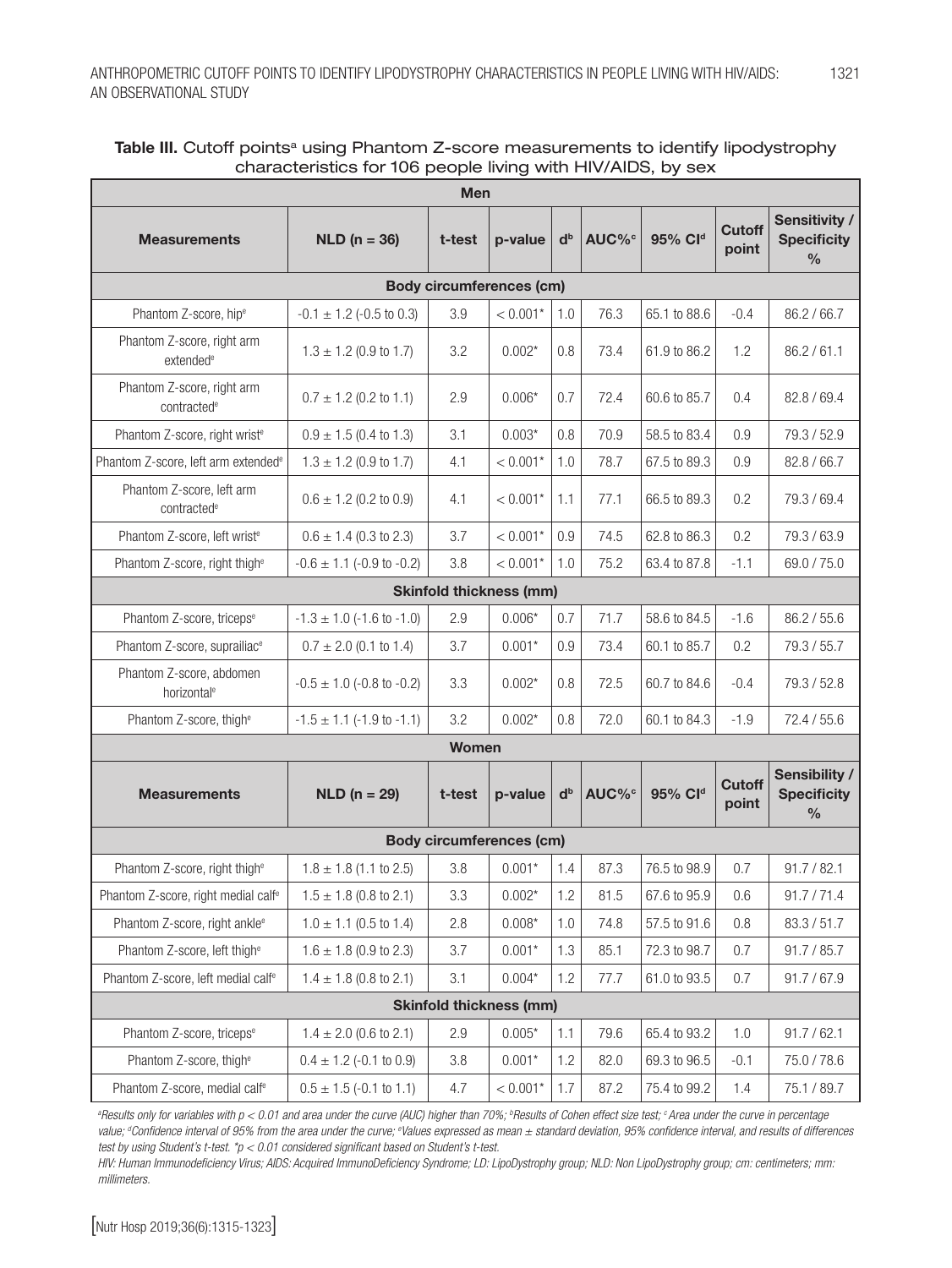Also, it is important to note that we did not include in this study HIV/AIDS patients that were in treatment for opportunistic diseases. So, caution is warranted when generalizing our proposed cutoff points for lipodystrophy characteristics to all HIV/AIDS patients. In addition, accelerated aging is commonly experienced by people living with HIV/AIDS. Both aging and HIV status have been shown to influence body composition; however, to date, there are no studies in the literature that explore the nature of the interaction between these two variables.

We did not use body mass index or waist circumference as inclusion criteria in our study. Instead, we chose to utilize clinical evaluation procedures to identify the presence or absence of lipodystrophy. In this approach the presence or absence of visceral fat accumulation in the trunk is not considered. However, when we analyzed the differences in body mass index and waist circumference between lipodystrophy and non-lipodystrophy groups, we found statistical differences at  $p < 0.01$  only for body mass index. We found lower values for body mass index in the lipodystrophy group and no statistical significant difference in value for waist circumference among groups (data not shown). All cutoff points proposed for body circumferences are from upper and lower body segments, and not from the trunk. Thus, our cutoff points may fit better for identifying lipoatrophy characteristics in lipodystrophy.

We did not perform an external sample validation for our anthropometric cutoff points to confirm the accuracy of the cutoff points used to identify lipodystrophy characteristics in people living with HIV/AIDS. However, we decided to select and propose in this manuscript only anthropometric measurements, which after difference tests and ROC curve analyses better distinguish the lipodystrophy and non-lipodystrophy groups at  $p < 0.01$  and  $AUC$   $>$  70%, respectively. The accuracy requirement adopted for selecting the anthropometric variables for proposing cutoff points may minimize the absence of an external sample validation. Our sample has a similar proportion of white, *pardo*, black, and Asian Brazilians as the national population (14). While there are demographic differences across Brazil's regions, our study did not address the impact of these differences on the identified cutoff points. To the best of our knowledge there are no anthropometric cutoff points to identify lipodystrophy characteristics in people living with HIV/AIDS from other countries. Accordingly, our study may also have clinical value elsewhere, particularly for individuals from low- and middle-income countries. Future studies should continue investigating body composition alterations in people living with HIV/AIDS and confirm the broad use of our findings.

In summary, the findings presented here support the use of cutoff points that include 17 and 20 anthropometric measurements, namely "original anthropometric measurements" and "Phantom Z-score" values, respectively, as a simplified method for identifying lipodystrophy characteristics in people living with HIV/AIDS in Brazil, with similar race/ethnicity characteristics as in the national population. This information provides an important clinical tool for monitoring adverse health effects among people living with HIV/AIDS, and for the development of future care strategies for implementation by multidisciplinary teams working in this area.

#### ACKNOWLEDGEMENTS

The authors would like to thank Taylor Jansen from the University of Illinois for her technical support.

#### **REFERENCES**

- 1. FDA UFDA. Antiretroviral drugs used in the treatment of HIV infection. 2016. https://www.fda.gov/forpatients/illness/hivaids/treatment/ucm118915.htm. Acessed in 05/05/2017.
- 2. Eyawo O, Franco-Villalobos C, Hull MW, Nohpal A, Samji H, Sereda P, et al. Changes in mortality rates and causes of death in a population-based cohort of persons living with and without HIV from 1996 to 2012. BMC infectious diseases 2017;17(1):174. DOI: 10.1186/s12879-017-2254-7.
- 3. Strijdom H, De Boever P, Walzl G, Essop MF, Nawrot TS, Webster I, et al. Cardiovascular risk and endothelial function in people living with HIV/AIDS: design of the multi-site, longitudinal EndoAfrica study in the Western Cape Province of South Africa. BMC Infectious Diseases 2017;17(1):41. DOI: 10.1186/s12879- 016-2158-y.
- 4. Perazzo H, Luz PM. Liver disease and healthy life-expectancy with HIV. The Lancet HIV 2017;4(6):e236-e7. DOI: 10.1016/S2352-3018(17)30030-9.
- 5. Gonciulea A, Wang R, Althoff KN, Palella FJ, Lake J, Kingsley LA, et al. An increased rate of fracture occurs a decade earlier in HIV+ compared with HIV− men. Aids 2017;31(10):1435-43. DOI: 10.1097/QAD.0000000000001493.
- 6. Carr A, Samaras K, Burton S, Law M, Freund J, Chisholm DJ, et al. A syndrome of peripheral lipodystrophy, hyperlipidaemia and insulin resistance in patients receiving HIV protease inhibitors. Aids 1998;12(7):F51-8. DOI: 10.1097/00002030-199807000-00003.
- 7. Hengel R, Watts N, Lennox J. Benign symmetric lipomatosis associated with protease inhibitors. The Lancet 1997;350(9091):1596. DOI: 10.1016/S0140- 6736(05)64011-1.
- 8. Gagnon M. Understanding the experience of reconstructive treatments from the perspective of people who suffer from facial lipoatrophy: a qualitative study. International journal of nursing studies 2012;49(5):539-48. DOI: 10.1016/j. ijnurstu.2011.11.001.
- 9. Sutinen J, Yki-Järvinen H. Increased resting energy expenditure, fat oxidation, and food intake in patients with highly active antiretroviral therapy-associated lipodystrophy. American Journal of Physiology-Endocrinology and Metabolism 2007;292(3):E687-92. DOI: 10.1152/ajpendo.00219.2006.
- 10. Beraldo R, Vassimon H, Aragon D, Navarro A, de Paula FA, Foss-Freitas M. Proposed ratios and cutoffs for the assessment of lipodystrophy in HIV-seropositive individuals. European journal of clinical nutrition 2015;69(2):274-8. DOI: 10.1038/ejcn.2014.149.
- 11. Mialich MS, dos Santos AP, da Silva BR, de Paula FJA, Jordão AA, Navarro AM. Relationship between adiposity indices, lipodystrophy, and sarcopenia in HIV-positive individuals with and without lipodystrophy. Journal of Clinical Densitometry 2017;20(1):73-81. DOI: 10.1016/j.jocd.2016.06.007.
- 12. Florindo AA, Latorre Mdo R, Santos EC, Borelli A, Rocha Mde S, Segurado AA. Validation of methods for estimating HIV/AIDS patients' body fat. Revista de saude publica 2004;38(5):643-9. DOI: 10.1590/S0034-89102004000500005.
- 13. Segatto AFM, Junior IFF, Santos VRD, Alves KC, Barbosa DA, P Filho AM, et al. Indices of body fat distribution for assessment of lipodysthrophy in people living with HIV/AIDS. BMC research notes 2012;5(1):543. DOI: 10.1186/1756-0500-5-543.
- 14. Instituto Brasileiro de Geografia e Estatística (IBGE). Características Étnico-Raciais da População. Um estudo das categorias de classificação de cor ou raça. Instituto Brasileiro de Geografia e Estatística Brasília; 2013. https://biblioteca. ibge.gov.br/index.php/biblioteca-catalogo?id=249891&view=detalhes. Acessed in 02/15/2018.
- 15. Vassimon H, Deminice R, A Machado A, P Monteiro J, A Jordao A. The association of lipodystrophy and oxidative stress biomarkers in HIV-infected men. Current HIV research 2010;8(5):364-9. DOI: 10.2174/157016210791330347.
- 16. Vassimon HS, de Paula FJA, Machado AA, Monteiro JP, Jordão Jr AA. Hypermetabolism and altered substrate oxidation in HIV-infected patients with lipodystrophy. Nutrition 2012;28(9):912-6. DOI: 10.1016/j.nut.2011.12.010.
- 17. dos Santos W, Paes P, dos Santos A, Machado D, Navarro A, Frenandes A. Impact of progressive resistance training in Brazilian HIV patients with lipodystrophy. J Aids Clin Res 2013;4(204):2. DOI: 10.4172/2155-6113.1000204.
- 18. Dos Santos AP, Navarro AM, Schwingel A, Alves TC, Abdalla PP, Venturini ACR, et al. Lipodystrophy diagnosis in people living with HIV/AIDS: prediction